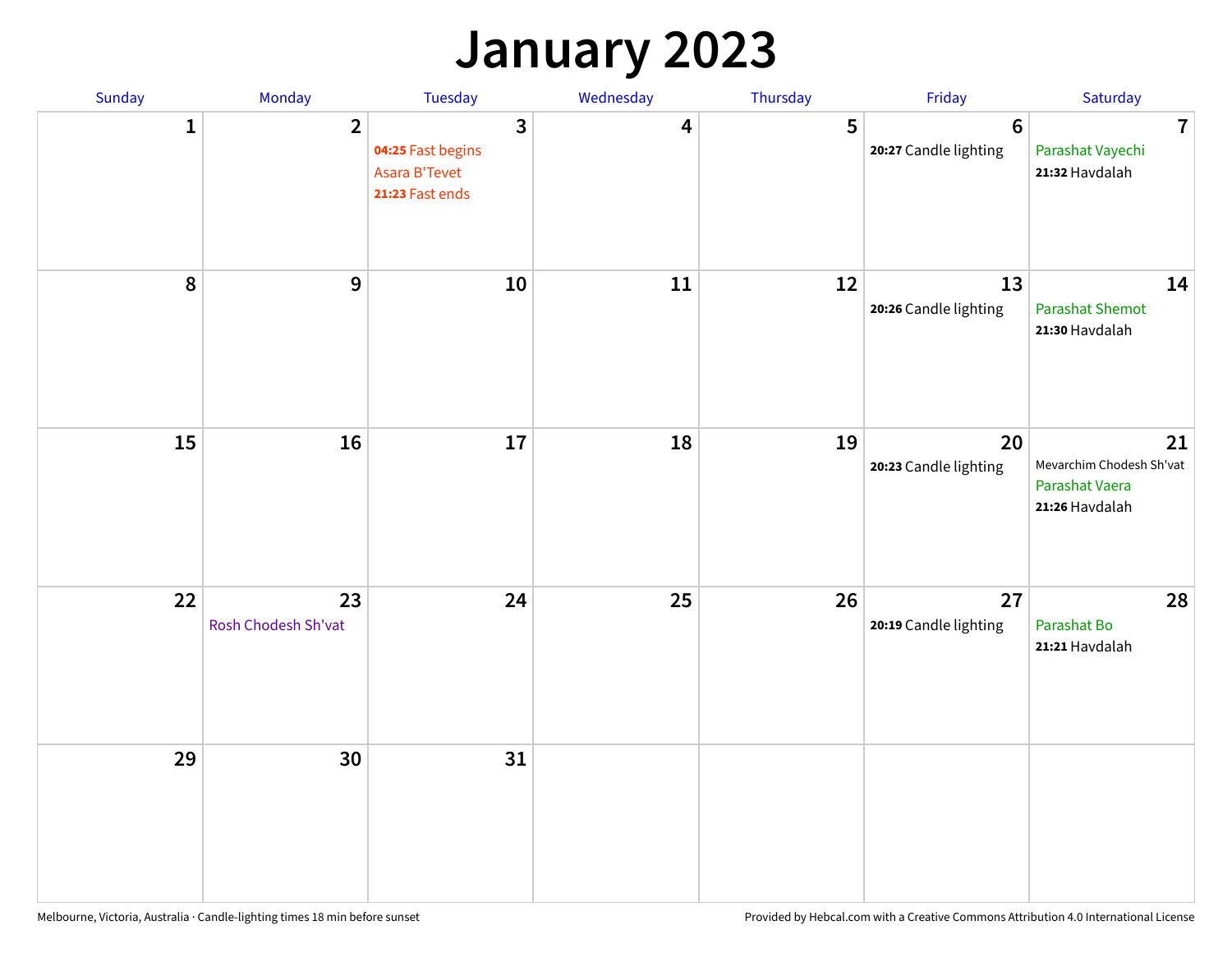# **February 2023**

| Sunday | Monday                        | Tuesday                 | Wednesday               | Thursday       | Friday                                  | Saturday                                                                                               |
|--------|-------------------------------|-------------------------|-------------------------|----------------|-----------------------------------------|--------------------------------------------------------------------------------------------------------|
|        |                               |                         | 1                       | $\overline{2}$ | $\overline{3}$<br>20:13 Candle lighting | $\overline{\mathbf{4}}$<br><b>Shabbat Shirah</b><br>Parashat Beshalach<br>21:14 Havdalah               |
| 5      | $6\phantom{1}6$<br>Tu BiShvat | $\overline{7}$          | 8                       | 9              | 10<br>20:06 Candle lighting             | 11<br>Parashat Yitro<br>21:05 Havdalah                                                                 |
| 12     | 13                            | 14                      | 15                      | 16             | 17<br>19:58 Candle lighting             | 18<br><b>Shabbat Shekalim</b><br>Mevarchim Chodesh Adar<br><b>Parashat Mishpatim</b><br>20:56 Havdalah |
| 19     | 20                            | 21<br>Rosh Chodesh Adar | 22<br>Rosh Chodesh Adar | 23             | 24<br>19:49 Candle lighting             | 25<br>Parashat Terumah<br>20:46 Havdalah                                                               |
| 26     | 27                            | 28                      |                         |                |                                         |                                                                                                        |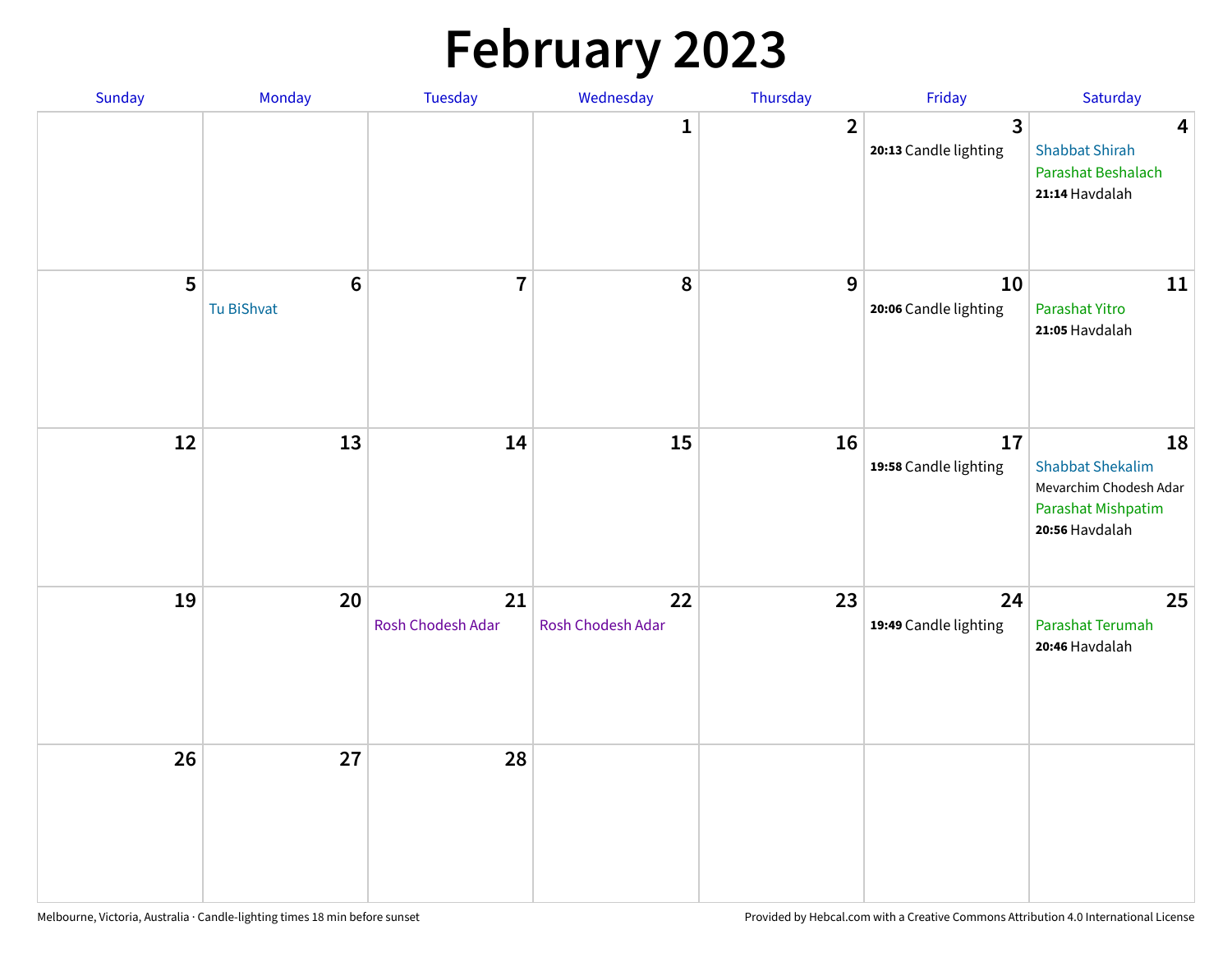## **March 2023**

| Sunday | Monday                                                                                                | Tuesday                 | Wednesday                 | Thursday                        | Friday                      | Saturday                                                                                                 |
|--------|-------------------------------------------------------------------------------------------------------|-------------------------|---------------------------|---------------------------------|-----------------------------|----------------------------------------------------------------------------------------------------------|
|        |                                                                                                       |                         | 1                         | $\overline{2}$                  | 3<br>19:39 Candle lighting  | $\overline{\mathbf{4}}$<br><b>Shabbat Zachor</b><br>Parashat Tetzaveh<br>20:36 Havdalah                  |
| 5      | $6\phantom{1}6$<br>05:50 Fast begins<br><b>Ta'anit Esther</b><br>20:26 Fast ends<br><b>Erev Purim</b> | $\overline{7}$<br>Purim | 8<br><b>Shushan Purim</b> | 9                               | 10<br>19:29 Candle lighting | 11<br><b>Shabbat Parah</b><br>Parashat Ki Tisa<br>20:25 Havdalah                                         |
| 12     | 13                                                                                                    | 14                      | 15                        | 16                              | 17<br>19:19 Candle lighting | 18<br><b>Shabbat HaChodesh</b><br>Mevarchim Chodesh Nisan<br>Parashat Vayakhel-Pekudei<br>20:15 Havdalah |
| 19     | 20                                                                                                    | 21                      | 22                        | 23<br><b>Rosh Chodesh Nisan</b> | 24<br>19:08 Candle lighting | 25<br>Parashat Vayikra<br>20:04 Havdalah                                                                 |
| 26     | 27                                                                                                    | 28                      | 29                        | 30                              | 31<br>18:57 Candle lighting |                                                                                                          |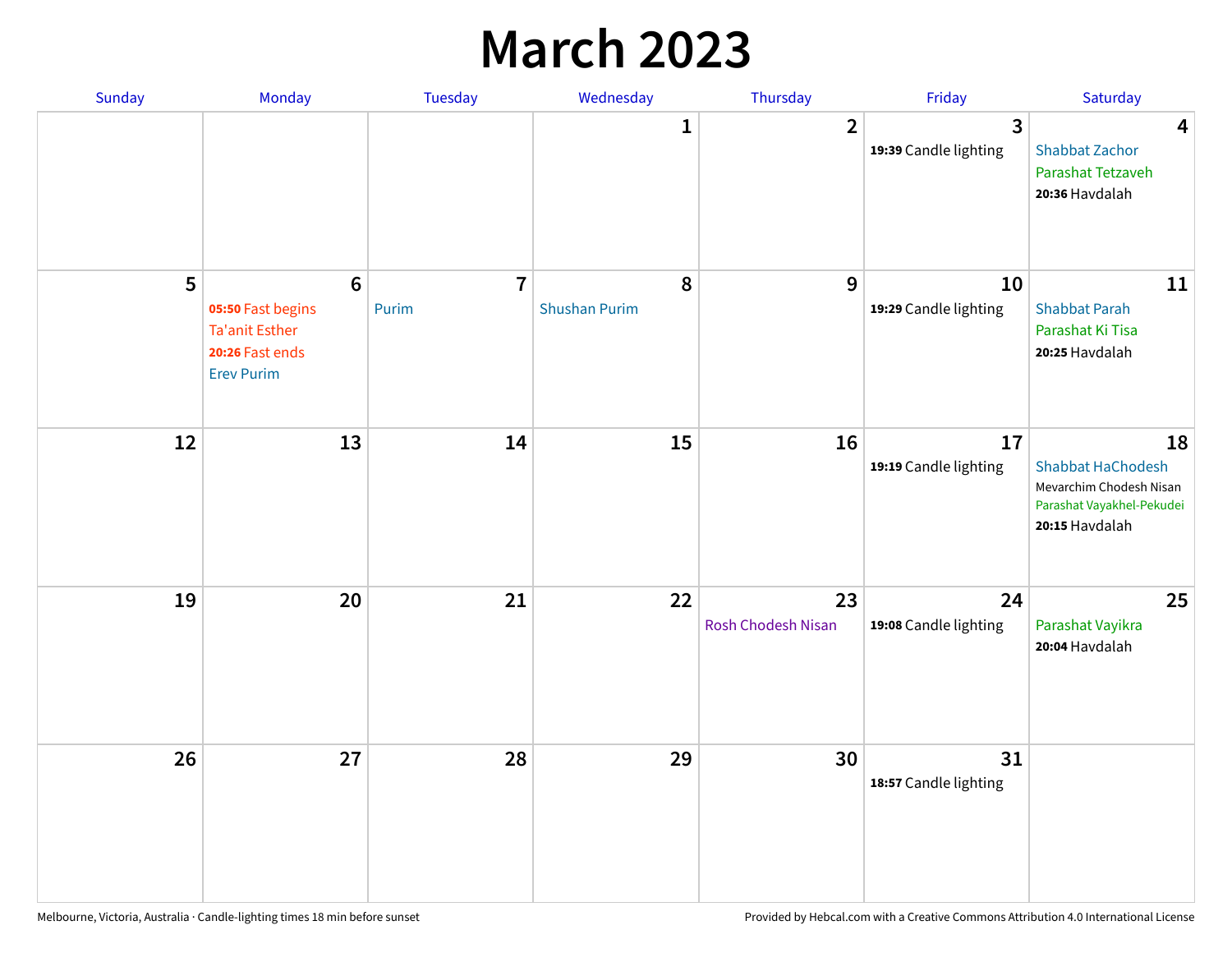# **April 2023**

| <b>Sunday</b>         | Monday                | <b>Tuesday</b>                                  | Wednesday                                                                                   | Thursday                                   | Friday                                            | Saturday                                                                                         |
|-----------------------|-----------------------|-------------------------------------------------|---------------------------------------------------------------------------------------------|--------------------------------------------|---------------------------------------------------|--------------------------------------------------------------------------------------------------|
|                       |                       |                                                 |                                                                                             |                                            |                                                   | $\mathbf{1}$<br><b>Shabbat HaGadol</b><br>Yom HaAliyah<br><b>Parashat Tzav</b><br>19:53 Havdalah |
| $\overline{2}$        | 3                     | 4                                               | 5                                                                                           | $6\phantom{1}$                             | $\overline{7}$                                    | 8                                                                                                |
|                       |                       |                                                 | 05:21 Fast begins<br><b>Ta'anit Bechorot</b><br><b>Erev Pesach</b><br>17:50 Candle lighting | <b>Pesach I</b><br>18:46 Candle lighting   | <b>Pesach II</b><br>17:47 Candle lighting         | Pesach III (CH"M)<br>18:43 Havdalah                                                              |
| 9<br>Pesach IV (CH"M) | 10<br>Pesach V (CH"M) | 11<br>Pesach VI (CH"M)<br>17:41 Candle lighting | 12<br><b>Pesach VII</b><br>18:37 Candle lighting                                            | 13<br><b>Pesach VIII</b><br>18:36 Havdalah | 14<br>17:37 Candle lighting                       | 15<br>Mevarchim Chodesh Iyyar<br>Parashat Shmini<br>18:33 Havdalah                               |
| 16                    | 17                    | 18<br>Yom HaShoah                               | 19                                                                                          | 20                                         | 21<br>Rosh Chodesh Iyyar<br>17:27 Candle lighting | 22<br>Rosh Chodesh Iyyar<br>Parashat Tazria-Metzora<br>18:24 Havdalah                            |
| 23                    | 24                    | 25<br>Yom HaZikaron                             | 26<br>Yom HaAtzma'ut                                                                        | 27                                         | 28<br>17:19 Candle lighting                       | 29<br>Parashat Achrei Mot-Kedoshim<br>18:16 Havdalah                                             |
| 30                    |                       |                                                 |                                                                                             |                                            |                                                   |                                                                                                  |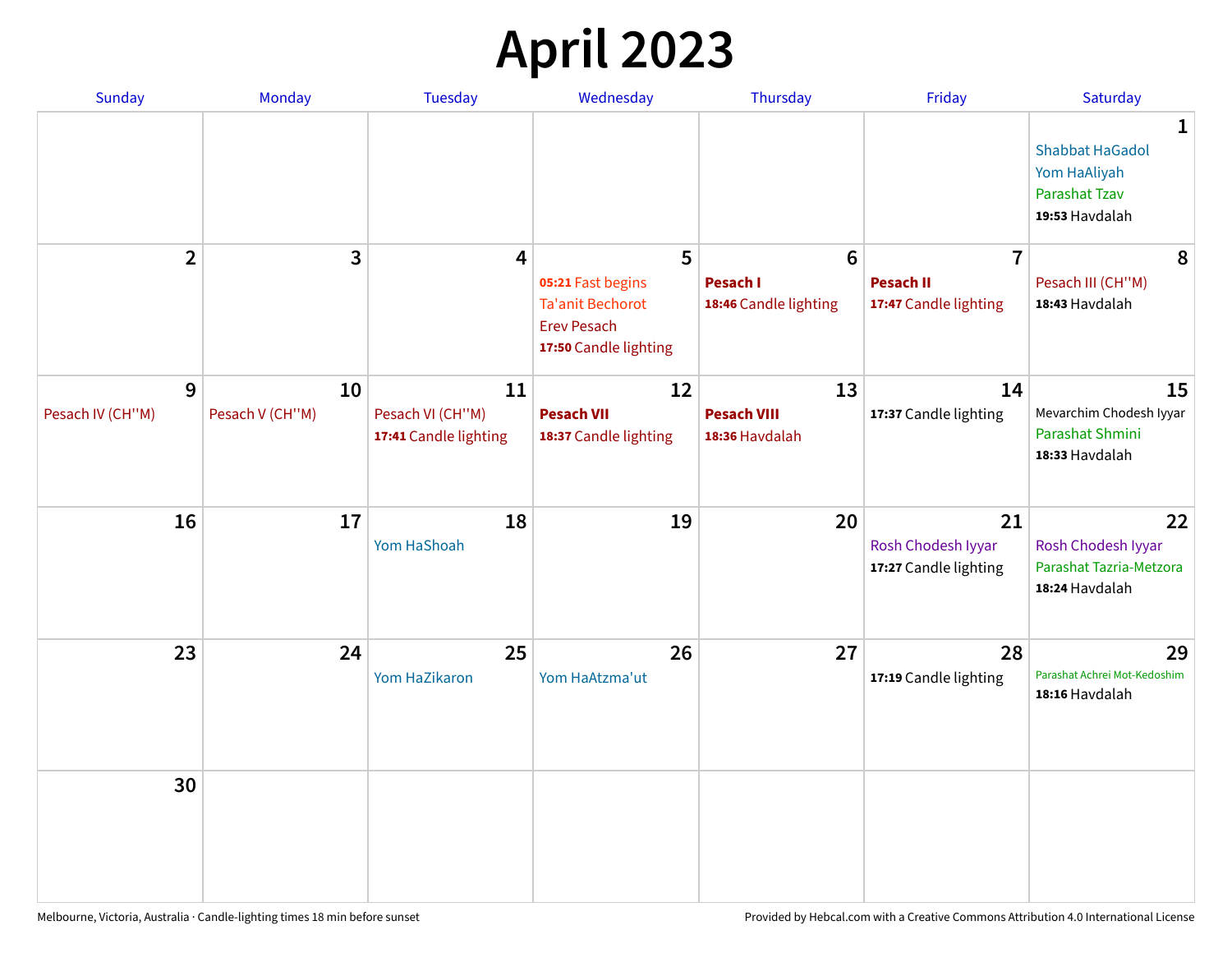#### **May 2023**

| Sunday                   | Monday      | Tuesday         | Wednesday | Thursday                                           | Friday                                          | Saturday                                                             |
|--------------------------|-------------|-----------------|-----------|----------------------------------------------------|-------------------------------------------------|----------------------------------------------------------------------|
|                          | $\mathbf 1$ | $\overline{2}$  | 3         | 4                                                  | 5<br>Pesach Sheni<br>17:11 Candle lighting      | $\boldsymbol{6}$<br><b>Parashat Emor</b><br>18:09 Havdalah           |
| $\overline{7}$           | 8           | 9<br>Lag BaOmer | 10        | 11                                                 | 12<br>17:04 Candle lighting                     | 13<br>Parashat Behar-Bechukotai<br>18:03 Havdalah                    |
| 14                       | 15          | 16              | 17        | 18                                                 | 19<br>Yom Yerushalayim<br>16:58 Candle lighting | 20<br>Mevarchim Chodesh Sivan<br>Parashat Bamidbar<br>17:58 Havdalah |
| 21<br>Rosh Chodesh Sivan | 22          | 23              | 24        | 25<br><b>Erev Shavuot</b><br>16:54 Candle lighting | 26<br><b>Shavuot I</b><br>16:54 Candle lighting | 27<br><b>Shavuot II</b><br>17:54 Havdalah                            |
| 28                       | 29          | 30              | 31        |                                                    |                                                 |                                                                      |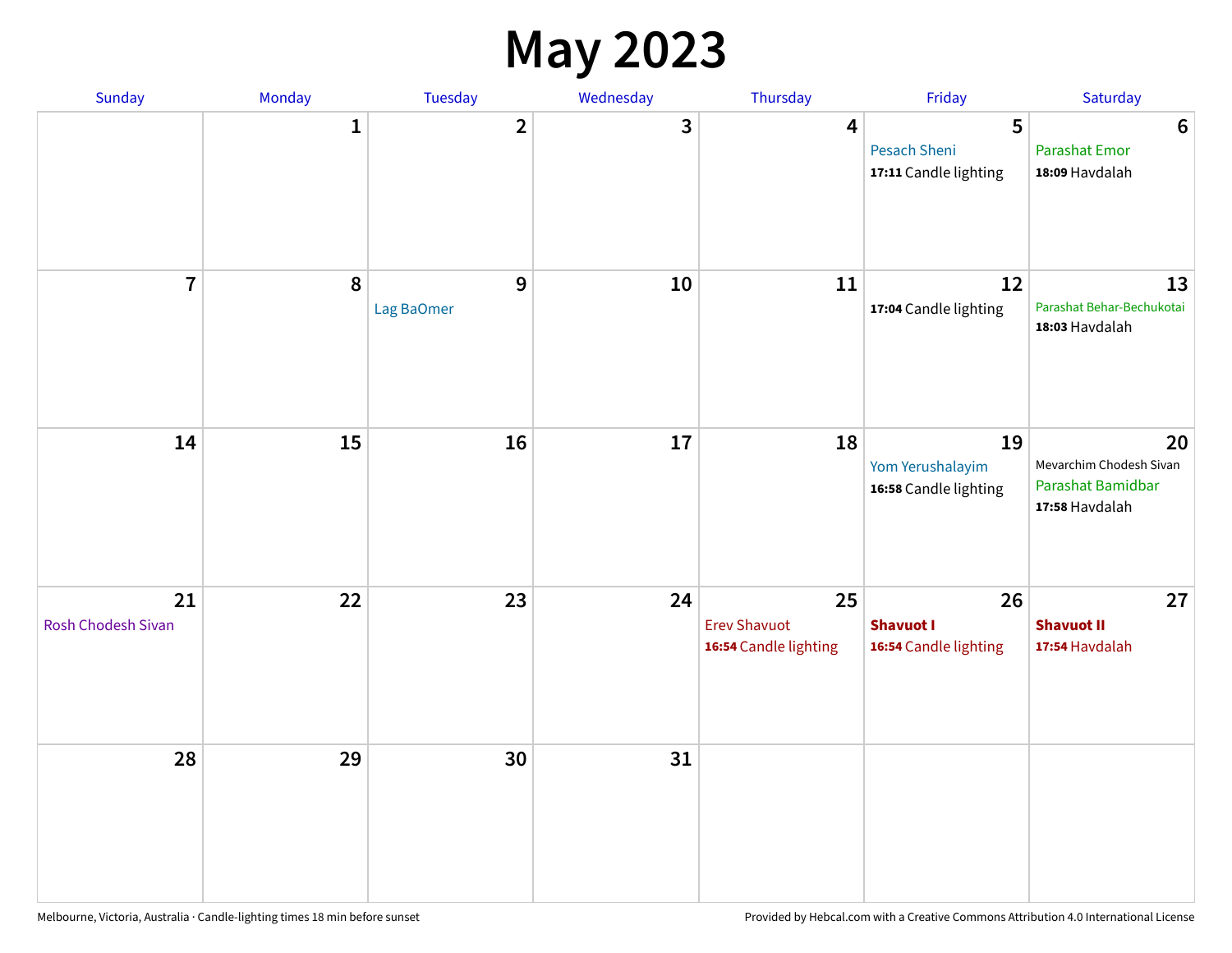#### **June 2023**

| Sunday                  | Monday                   | Tuesday                         | Wednesday      | Thursday     | Friday                                  | Saturday                                                            |
|-------------------------|--------------------------|---------------------------------|----------------|--------------|-----------------------------------------|---------------------------------------------------------------------|
|                         |                          |                                 |                | $\mathbf{1}$ | $\overline{2}$<br>16:51 Candle lighting | $\mathbf{3}$<br>Parashat Nasso<br>17:52 Havdalah                    |
| $\overline{\mathbf{4}}$ | 5                        | $\bf 6$                         | $\overline{7}$ | 8            | 9<br>16:49 Candle lighting              | 10<br>Parashat Beha'alotcha<br>17:51 Havdalah                       |
| $11\,$                  | 12                       | 13                              | 14             | 15           | 16<br>16:49 Candle lighting             | 17<br>Mevarchim Chodesh Tamuz<br>Parashat Sh'lach<br>17:51 Havdalah |
| 18                      | 19<br>Rosh Chodesh Tamuz | 20<br><b>Rosh Chodesh Tamuz</b> | 21             | 22           | 23<br>16:50 Candle lighting             | 24<br>Parashat Korach<br>17:52 Havdalah                             |
| 25                      | 26                       | 27                              | 28             | 29           | 30<br>16:52 Candle lighting             |                                                                     |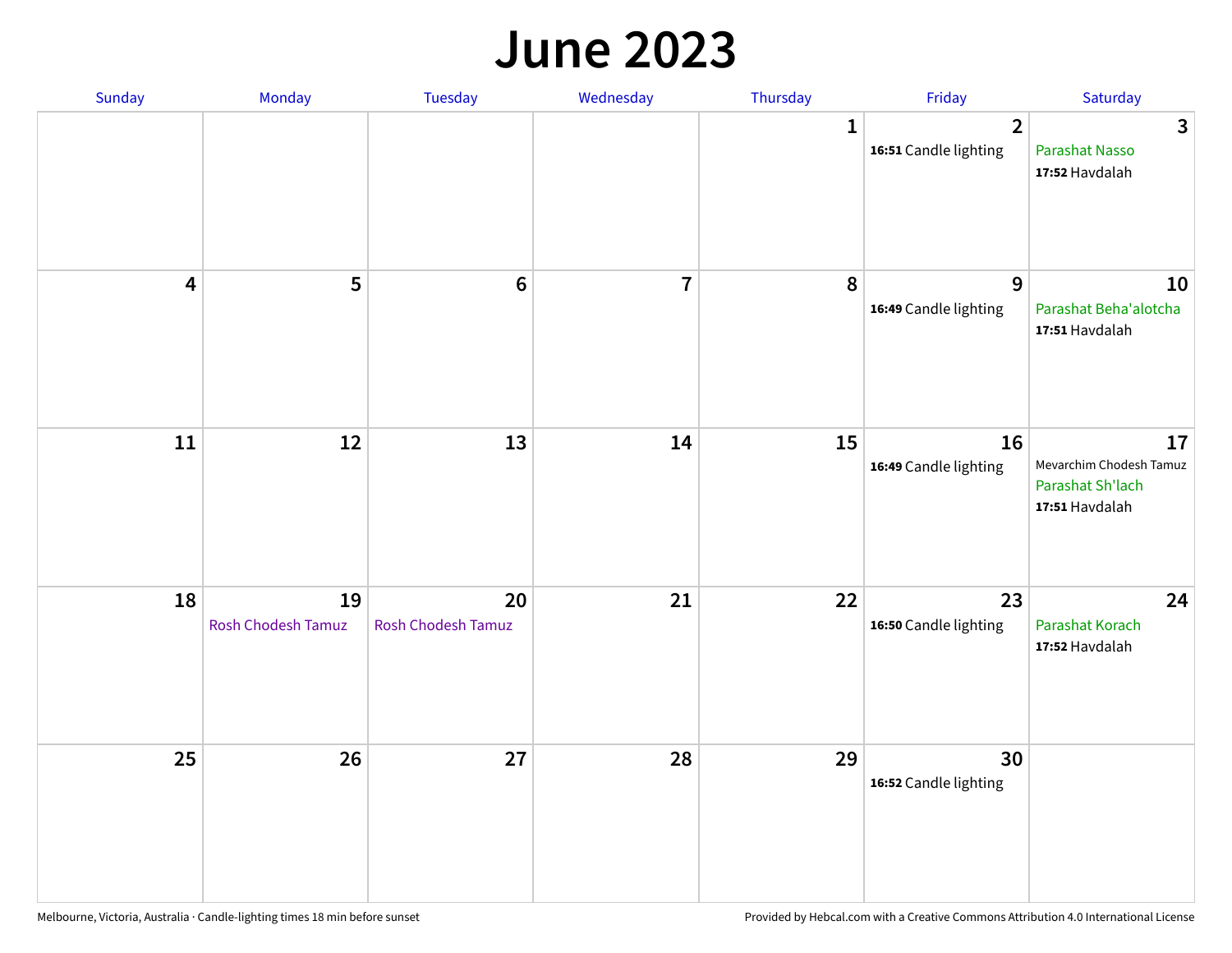# **July 2023**

| Sunday         | Monday       | <b>Tuesday</b> | Wednesday                                   | Thursday                                                                      | Friday                                  | Saturday                                                              |
|----------------|--------------|----------------|---------------------------------------------|-------------------------------------------------------------------------------|-----------------------------------------|-----------------------------------------------------------------------|
|                |              |                |                                             |                                                                               |                                         | $\mathbf 1$<br>Parashat Chukat-Balak<br>17:55 Havdalah                |
| $\overline{2}$ | $\mathbf{3}$ | 4              | 5                                           | $6\phantom{1}6$<br>06:13 Fast begins<br><b>Tzom Tammuz</b><br>17:49 Fast ends | $\overline{7}$<br>16:56 Candle lighting | 8<br><b>Parashat Pinchas</b><br>17:58 Havdalah                        |
| 9              | 10           | 11             | 12                                          | 13                                                                            | 14<br>17:00 Candle lighting             | 15<br>Mevarchim Chodesh Av<br>Parashat Matot-Masei<br>18:02 Havdalah  |
| 16             | 17           | 18             | 19<br>Rosh Chodesh Av                       | 20                                                                            | 21<br>17:05 Candle lighting             | 22<br><b>Shabbat Chazon</b><br>Parashat Devarim<br>18:07 Havdalah     |
| 23             | 24           | 25             | 26<br>17:28 Fast begins<br>Erev Tish'a B'Av | 27<br>Tish'a B'Av<br>18:02 Fast ends                                          | 28<br>17:11 Candle lighting             | 29<br><b>Shabbat Nachamu</b><br>Parashat Vaetchanan<br>18:11 Havdalah |
| 30             | 31           |                |                                             |                                                                               |                                         |                                                                       |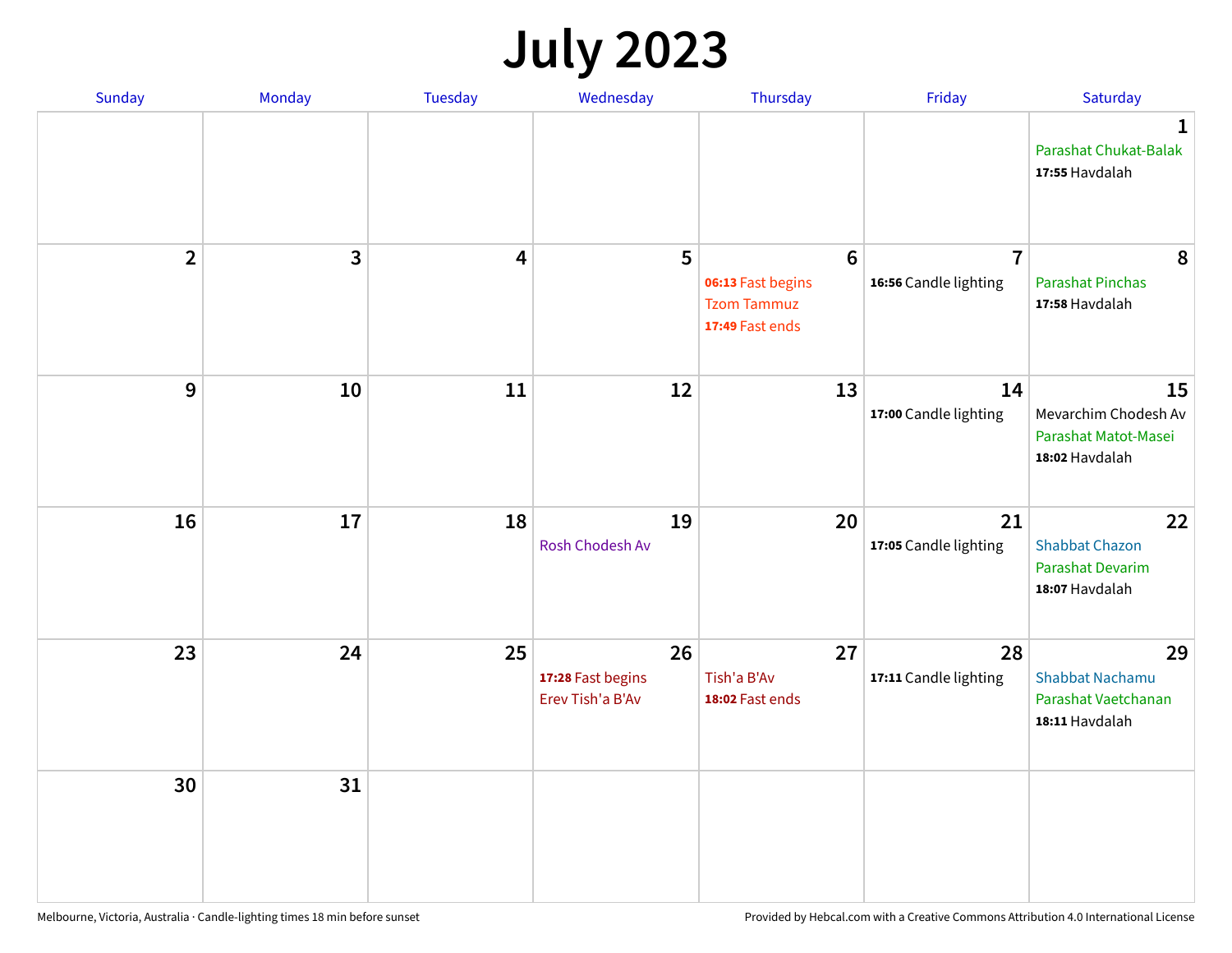# **August 2023**

| Sunday | Monday                  | Tuesday      | Wednesday                 | Thursday                | Friday                                                                            | Saturday                                                         |
|--------|-------------------------|--------------|---------------------------|-------------------------|-----------------------------------------------------------------------------------|------------------------------------------------------------------|
|        |                         | $\mathbf{1}$ | $\overline{2}$<br>Tu B'Av | 3                       | $\overline{\mathbf{4}}$<br>17:16 Candle lighting                                  | 5<br><b>Parashat Eikev</b><br>18:17 Havdalah                     |
| $6\,$  | $\overline{\mathbf{I}}$ | 8            | 9                         | 10                      | 11<br>17:22 Candle lighting                                                       | 12<br>Mevarchim Chodesh Elul<br>Parashat Re'eh<br>18:22 Havdalah |
| 13     | 14                      | 15           | 16                        | 17<br>Rosh Chodesh Elul | 18<br>Rosh Hashana LaBehemot<br><b>Rosh Chodesh Elul</b><br>17:28 Candle lighting | 19<br><b>Parashat Shoftim</b><br>18:27 Havdalah                  |
| 20     | 21                      | 22           | 23                        | 24                      | 25<br>17:34 Candle lighting                                                       | 26<br>Parashat Ki Teitzei<br>18:33 Havdalah                      |
| 27     | 28                      | 29           | 30                        | 31                      |                                                                                   |                                                                  |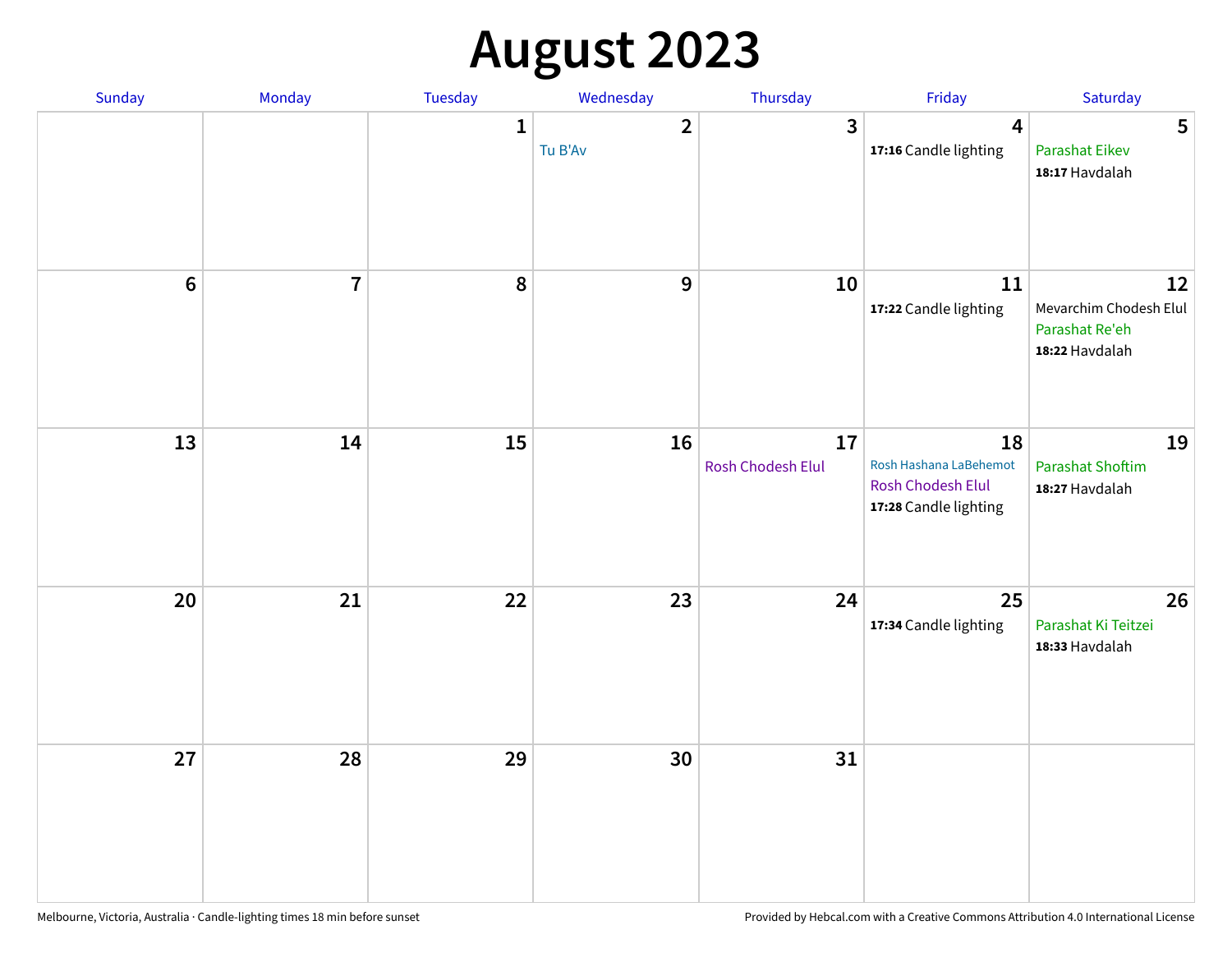# **September 2023**

| Sunday                                                | Monday                                                             | <b>Tuesday</b> | Wednesday      | Thursday       | Friday                                            | Saturday                                                            |
|-------------------------------------------------------|--------------------------------------------------------------------|----------------|----------------|----------------|---------------------------------------------------|---------------------------------------------------------------------|
|                                                       |                                                                    |                |                |                | 1<br>17:40 Candle lighting                        | $\overline{2}$<br>Parashat Ki Tavo<br>18:38 Havdalah                |
| 3                                                     | $\overline{\mathbf{4}}$                                            | 5              | $6\phantom{1}$ | $\overline{7}$ | 8<br>17:46 Candle lighting                        | 9<br>Leil Selichot<br>Parashat Nitzavim-Vayeilech<br>18:44 Havdalah |
| 10                                                    | 11                                                                 | 12             | 13             | 14             | 15<br>Erev Rosh Hashana<br>17:52 Candle lighting  | 16<br>Rosh Hashana 5784<br>18:50 Candle lighting                    |
| 17<br><b>Rosh Hashana II</b><br>18:51 Havdalah        | 18<br>05:00 Fast begins<br><b>Tzom Gedaliah</b><br>18:44 Fast ends | 19             | 20             | 21             | 22<br>17:58 Candle lighting                       | 23<br><b>Shabbat Shuva</b><br>Parashat Ha'Azinu<br>18:56 Havdalah   |
| 24<br><b>Erev Yom Kippur</b><br>17:59 Candle lighting | 25<br><b>Yom Kippur</b><br>18:58 Havdalah                          | 26             | 27             | 28             | 29<br><b>Erev Sukkot</b><br>18:04 Candle lighting | 30<br>Sukkot I<br>19:02 Candle lighting                             |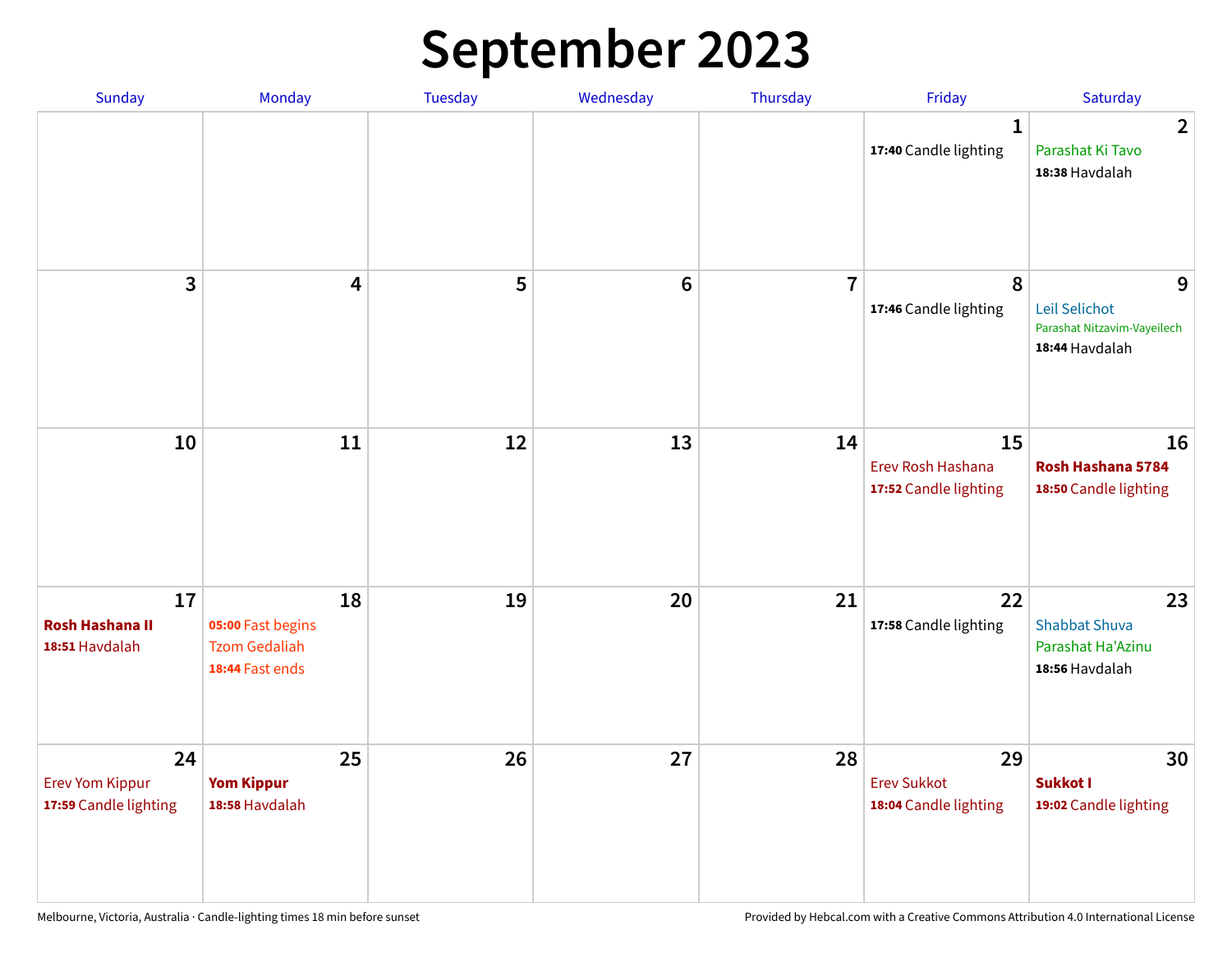## **October 2023**

| Sunday                                             | <b>Monday</b>                       | <b>Tuesday</b>        | Wednesday            | Thursday              | Friday                                                               | Saturday                                                                       |
|----------------------------------------------------|-------------------------------------|-----------------------|----------------------|-----------------------|----------------------------------------------------------------------|--------------------------------------------------------------------------------|
| $\mathbf{1}$<br><b>Sukkot II</b><br>20:03 Havdalah | $\overline{2}$<br>Sukkot III (CH"M) | 3<br>Sukkot IV (CH"M) | 4<br>Sukkot V (CH"M) | 5<br>Sukkot VI (CH"M) | $6\phantom{1}$<br>Sukkot VII (Hoshana Raba)<br>19:10 Candle lighting | 7<br><b>Shmini Atzeret</b><br>20:09 Candle lighting                            |
| 8<br><b>Simchat Torah</b><br>20:10 Havdalah        | 9                                   | 10                    | 11                   | 12                    | 13<br>19:16 Candle lighting                                          | 14<br>Mevarchim Chodesh Cheshvan<br><b>Parashat Bereshit</b><br>20:16 Havdalah |
| 15<br>Rosh Chodesh Cheshvan                        | 16<br>Rosh Chodesh Cheshvan         | 17                    | 18                   | 19                    | 20<br>19:23 Candle lighting                                          | 21<br>Parashat Noach<br>20:23 Havdalah                                         |
| 22<br>Yom HaAliyah School Observance               | 23                                  | 24                    | 25                   | 26                    | 27<br>19:30 Candle lighting                                          | 28<br>Parashat Lech-Lecha<br>20:31 Havdalah                                    |
| 29                                                 | 30                                  | 31                    |                      |                       |                                                                      |                                                                                |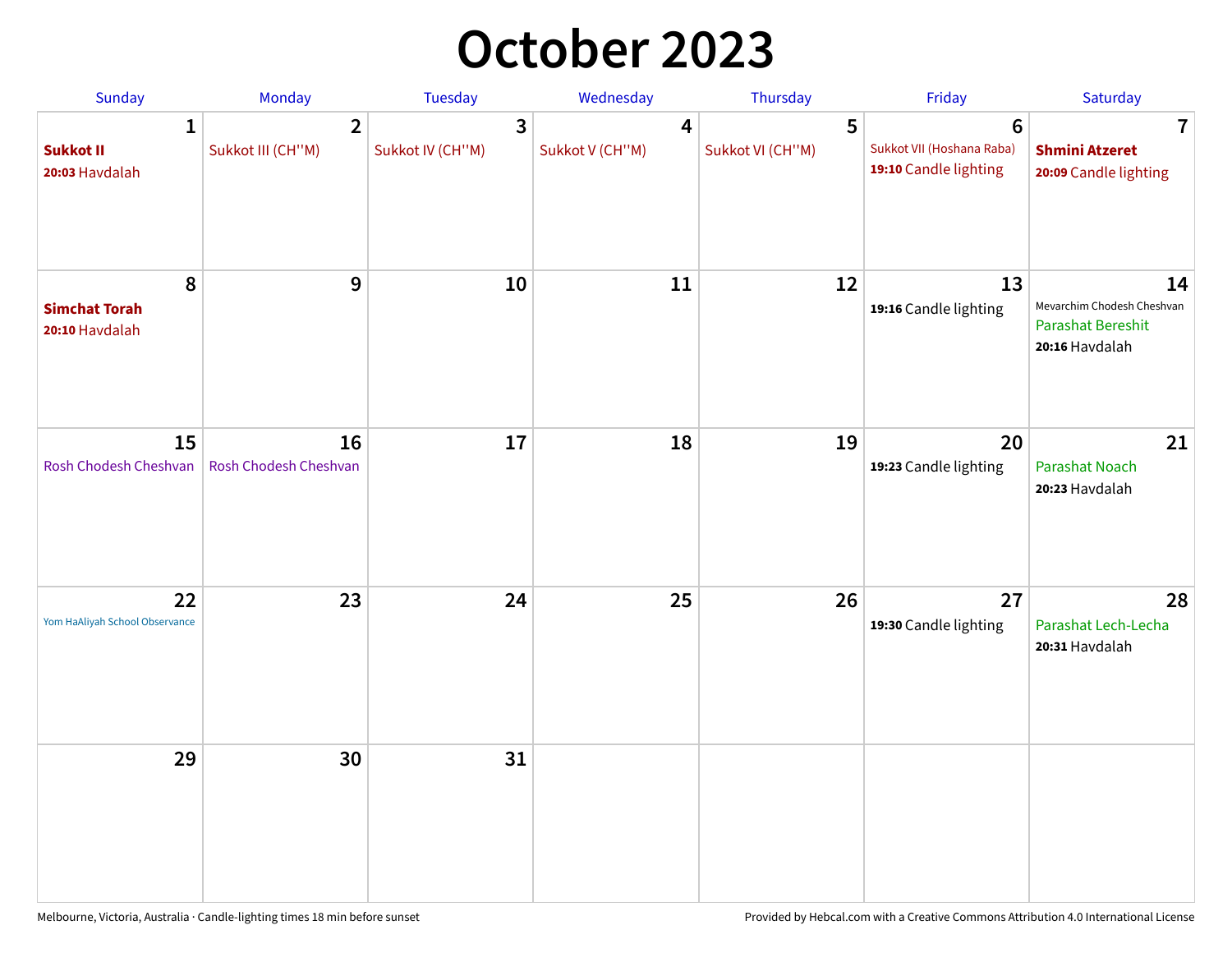#### **November 2023**

| Sunday | Monday          | Tuesday                   | Wednesday | Thursday       | Friday                      | Saturday                                                                 |
|--------|-----------------|---------------------------|-----------|----------------|-----------------------------|--------------------------------------------------------------------------|
|        |                 |                           | 1         | $\overline{2}$ | 3<br>19:38 Candle lighting  | $\overline{\mathbf{4}}$<br>Parashat Vayera<br>20:40 Havdalah             |
| 5      | $6\phantom{1}6$ | $\overline{7}$            | 8         | $\mathbf{9}$   | 10<br>19:45 Candle lighting | 11<br>Mevarchim Chodesh Kislev<br>Parashat Chayei Sara<br>20:48 Havdalah |
| 12     | 13<br>Sigd      | 14<br>Rosh Chodesh Kislev | 15        | 16             | 17<br>19:53 Candle lighting | 18<br><b>Parashat Toldot</b><br>20:57 Havdalah                           |
| 19     | 20              | 21                        | 22        | 23             | 24<br>20:00 Candle lighting | 25<br>Parashat Vayetzei<br>21:05 Havdalah                                |
| 26     | 27              | 28                        | 29        | 30             |                             |                                                                          |